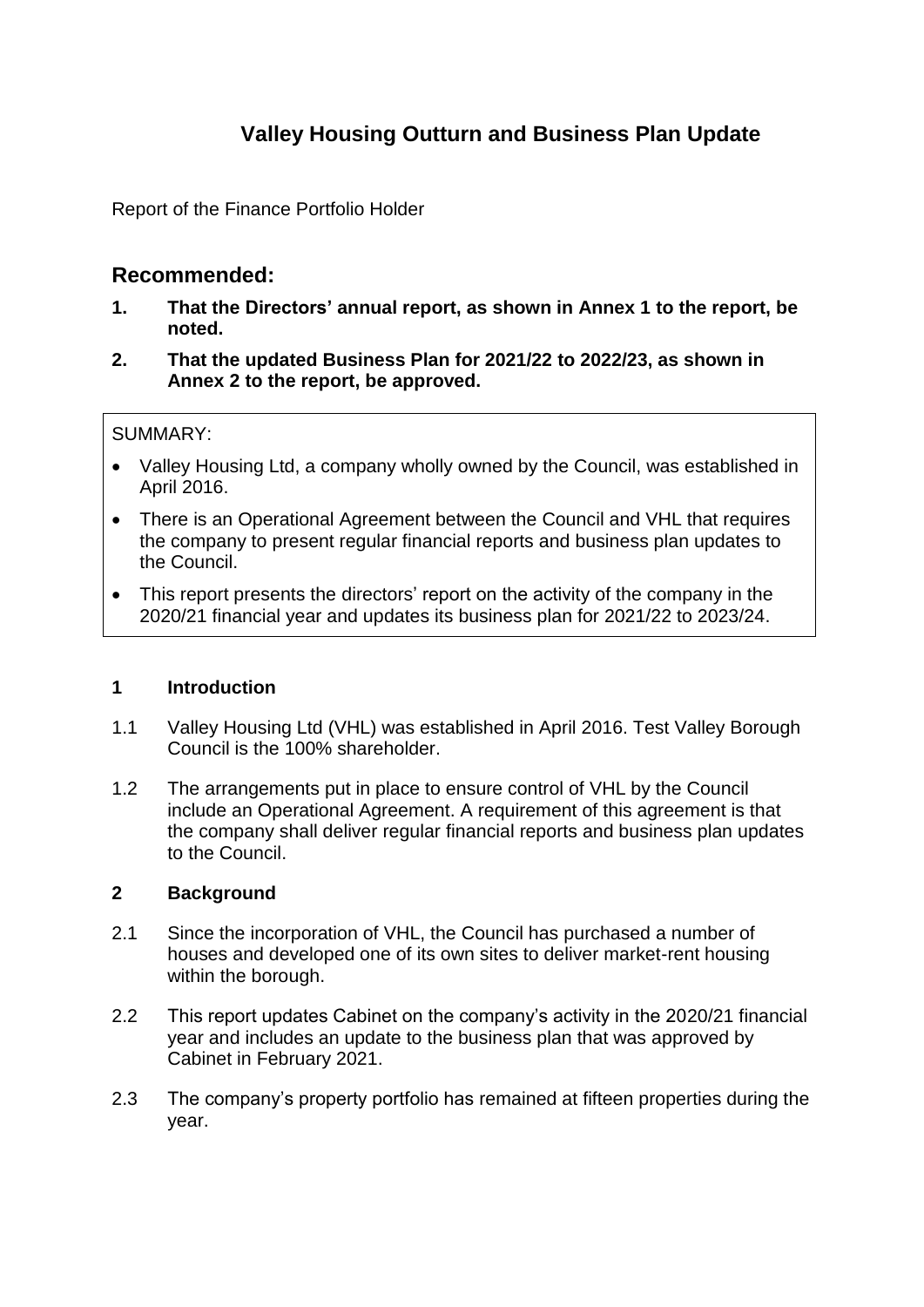# **3 VHL reports to be considered**

### 2020/21 directors' report

- 3.1 The company directors have prepared a report on the activities of the company in the 2020/21 financial year. This report is shown in Annex 1. It acknowledges the completion of the renovation of seven properties at Portersbridge Street in Romsey in May 2021 and the likelihood that these properties will transfer to VHL in due course.
- 3.2 The report is based on figures in the company's draft accounts that are currently being audited. The audit will be completed to allow for the consideration of whether consolidation with the Council's main accounts is appropriate. The main accounts must be approved by the end of November.

### Updated Business Plan 2021/22 to 2023/24

- 3.3 The Finance Portfolio Holder presented the VHL business plan for 2020/21 to 2023/24 to Cabinet in February 2021.
- 3.4 Annex two shows an update to this business plan in light of the actual income and expenditure in 2020/21 and the experience gained over the past few months.
- 3.5 Due to the Coronavirus Pandemic, there is less certainty that any additional growth will occur in 2021/22 but the directors will continue to monitor the situation closely. The financial summary included with the business plan assumes that there will be no further growth in the company beyond the transfer and subsequent letting of the Portersbridge Street and Alma Road properties in 2021/22. For 2022/23 onwards there are two different scenarios based on: a) no further growth and; b) an additional four properties acquired per year.

## **4 Corporate Objectives and Priorities**

4.1 The activities of VHL will continue to contribute to the Corporate Plan 2019 – 2023, particularly in the context of the objective to *Grow the potential of people to be able to live well and fulfil their aspirations*.

## **5 Options**

5.1 Cabinet can either approve the business plan or ask the directors to re-work it and bring it back at a later date.

## **6 Option Appraisal**

6.1 The business plan is an essential document for setting the company's direction over the medium term. If Cabinet do not accept the Business Plan as presented, the reasons for this should be made clear so that the directors can prepare a revised plan to be re-presented to Cabinet in the near future.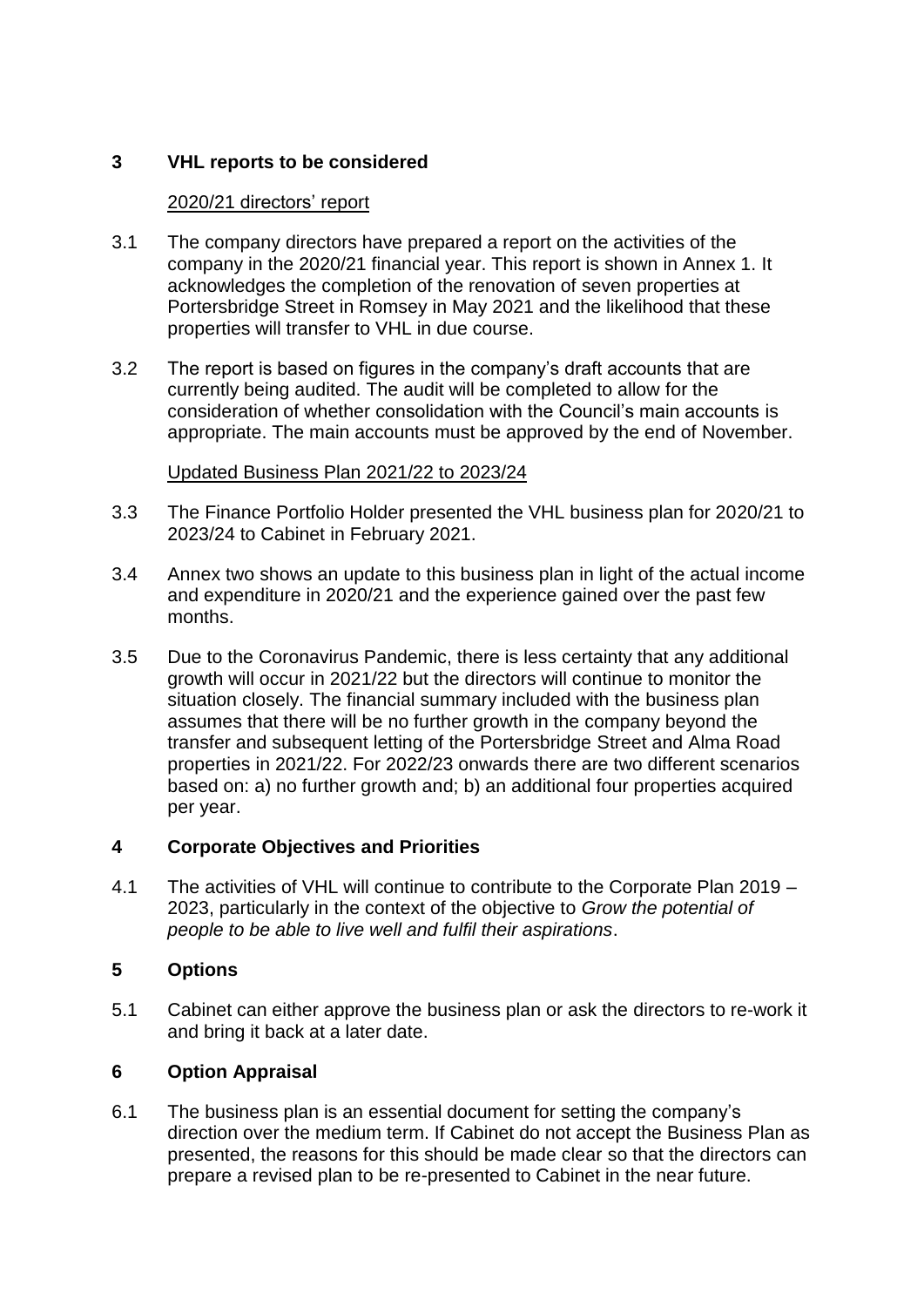### **7 Risk Management**

- 7.1 A risk assessment has been completed in accordance with the Council's Risk management process and has identified significant (Red or Amber) risks as detailed in the risk assessment.
- 7.2 The main risk to the Council is the financial risk arising from its investment in the company. This risk will continue whilst the company has outstanding borrowing from the Council.
- 7.3 The Council has entered into long leases with VHL for the properties that it manages. However, the long-term impact of changes to the capital value of the properties (either up or down) rests with the Council. There is therefore a risk that the Council's long-term valuation of the properties may be less than was paid for them.
- 7.4 The directors maintain a risk register for VHL. This is reviewed and updated on a monthly basis. There were no red risks identified at the time of his report.

#### **8 Resource Implications**

#### Operational Financing

- 8.1 There is an operational loan facility approved whereby the Council can loan up to £250,000 to VHL for day-to-day cashflow management, particularly in the early years where the company is expected to make losses.
- 8.2 At 31 March 2021, £40,000 had been lent to VHL with a further £15,000 drawn down within the 2020/21 financial year. Interest on the loan is charged at a commercial rate in accordance with the loan agreement between VHL and the Council.

#### Transactions between VHL and the Council

- 8.3 Although the VHL draft accounts have reported cumulative losses to 31 March 2021, a significant proportion of VHL's expenditure relates to transactions between the company and the Council.
- 8.4 The biggest of these charges are property lease rentals; recharges of time spent by Council staff in carrying out duties for the company; and interest on loan financing.
- 8.5 As reported in February, the Council and VHL have been in discussions with a view to amending the charging structure. It can be confirmed that an agreement has now been reached and the Business Plan and financial annex have been amended to reflect this agreement. The plan is based on the changes taking effect from 1 April 2021.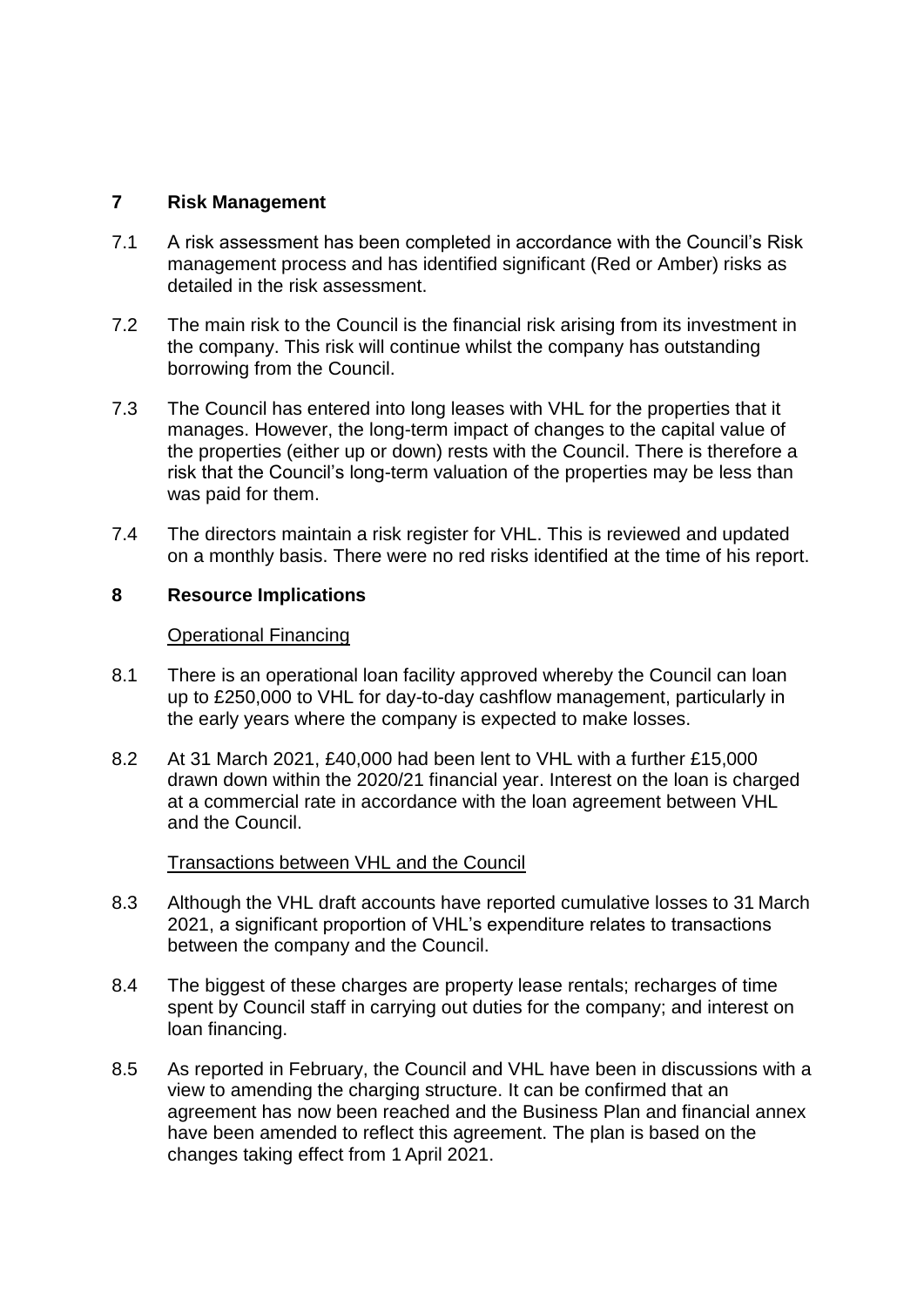8.6 After taking account the changes to the charging structure it is estimated that, after allowing for the financing costs associated with purchasing / developing the properties let to VHL, the Council will generate over £108,000 of additional income in 2021/22, with this figure set to grow further as the company continues to expand. In addition to this, the company will pay the Council for management recharges and interest on the loan provided to it. This is estimated to be in the region of £12,200.

### Control and Liability

8.7 The Council maintains a large amount of control over the activities of the company. This includes; a requirement that the directors must seek approval before adding any new properties to the portfolio; and prohibition of loan finance from any organisation other than the Council. As the 100% shareholder in VHL, the Council is ultimately the beneficiary of any profits made by the company. The Council's liability is limited to its share capital investment (£100) and any loan and trade creditor amounts outstanding.

### **9 Legal Implications**

9.1 The performance report and updated Business Plan are presented to Cabinet in accordance with the Operational Agreement in place between the Council and VHL.

### **10 Equality Issues**

10.1 No equality issues have been identified in this report.

#### **11 Conclusion and reasons for recommendation**

- 11.1 The report presents the activities of VHL in 2020/21 and an update to the company's business plan for the medium term.
- 11.2 The forecasts in the business plan are based on experience gained to date as well as the amended lease structure.